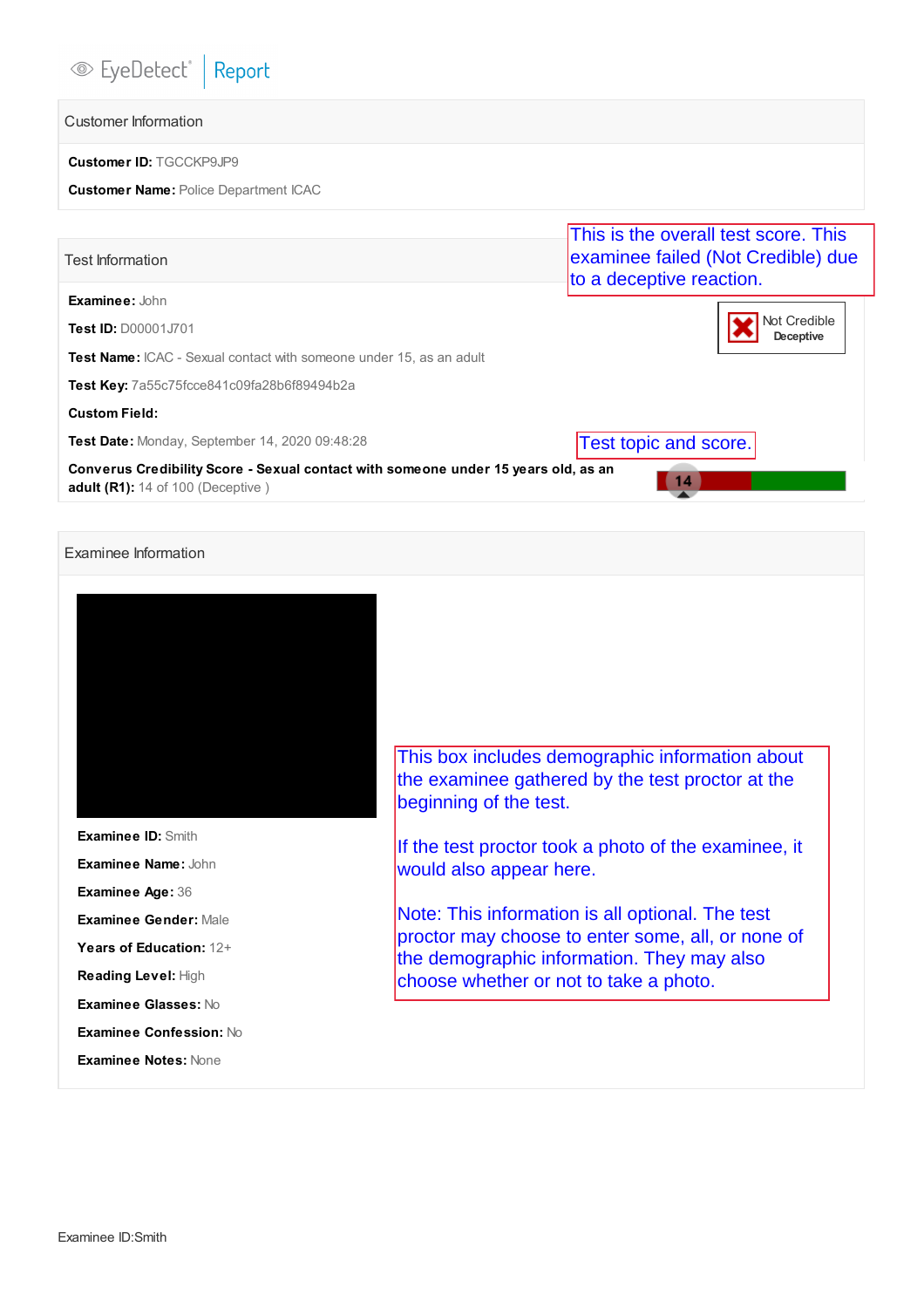The law enforcement agency that asked you to take this test would like to confirm what you have already told investigators during the interview.

You have said that since turning 18 years old, you have not had any sexual contact with anyone under the age of 15.

In this test, the phrase "sexual contact" refers to the rubbing or touching of another person's sexual organs, such as the breasts, buttocks, or genitalia, whether over or under clothing, for the purpose of sexual arousal, sexual gratification, sexual stimulation or sexual "curiosity."

In addition the term "sexual contact" also includes having, allowing, or causing another person to rub or touch your own sexual organs, whether over or under clothing, for purposes of sexual arousal, sexual gratification, sexual "curiosity," or sexual stimulation.

This test will ask you if you have been truthful when you said that, as an adult, you have never had sexual contact with someone under the age of 15.

In this test, "adult" means a person 18 years or older.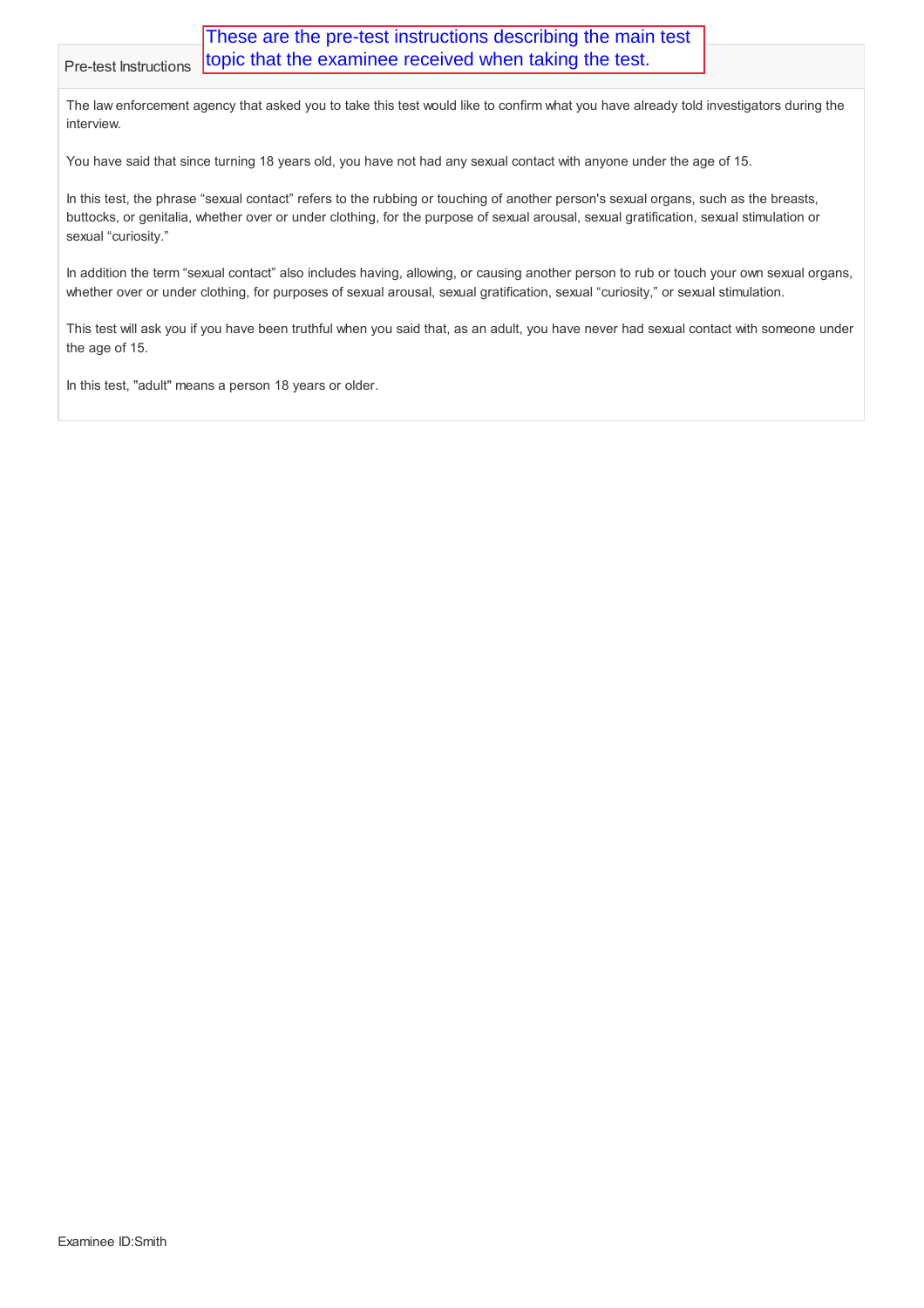#### Conclusion This is a brief written conclusion of the test.

John took the "ICAC - Sexual contact with someone under 15, as an adult" EyeDetect test on 9/14/2020 at 9:48 AM and is NOT CREDIBLE because he was deceptive regarding his involvement with Sexual contact with someone under 15 years old, as an adult.

DISCLAIMERS:

It is strongly recommended that all examinees give their prior written consent before undergoing an EyeDetect evaluation. If consent is not given, results may likely not have utility in taking action where it may be needed.

For best results, it is recommended that organizations treat the information found in this report with discretion and confidentiality and on a need-to-know basis among management. For legal reasons, it is recommended that the examinee not be directly confronted regarding a poor credibility score, but that the information found in the EyeDetect report may be useful for taking preventative and/or corrective action to stop illegal and inappropriate behaviors in personnel.

In some jurisdictions, a lie detection test may not be considered legal evidence to incriminate the person tested.

In screening tests, EyeDetect has an accuracy rate of 86-88% in classifying examinees as deceptive or credible and in diagnostic tests, the accuracy rate is 90%. If you believe the test results are incorrect, Converus recommends using a secondary method to assess the credibility of the examinee. Other methods such as a polygraph test, an interview or a drug test where applicable can be used to corroborate the results of the EyeDetect test. Depending on the accuracy rate of the secondary method used, the accuracy rate of combining both tests could be as high as 99%.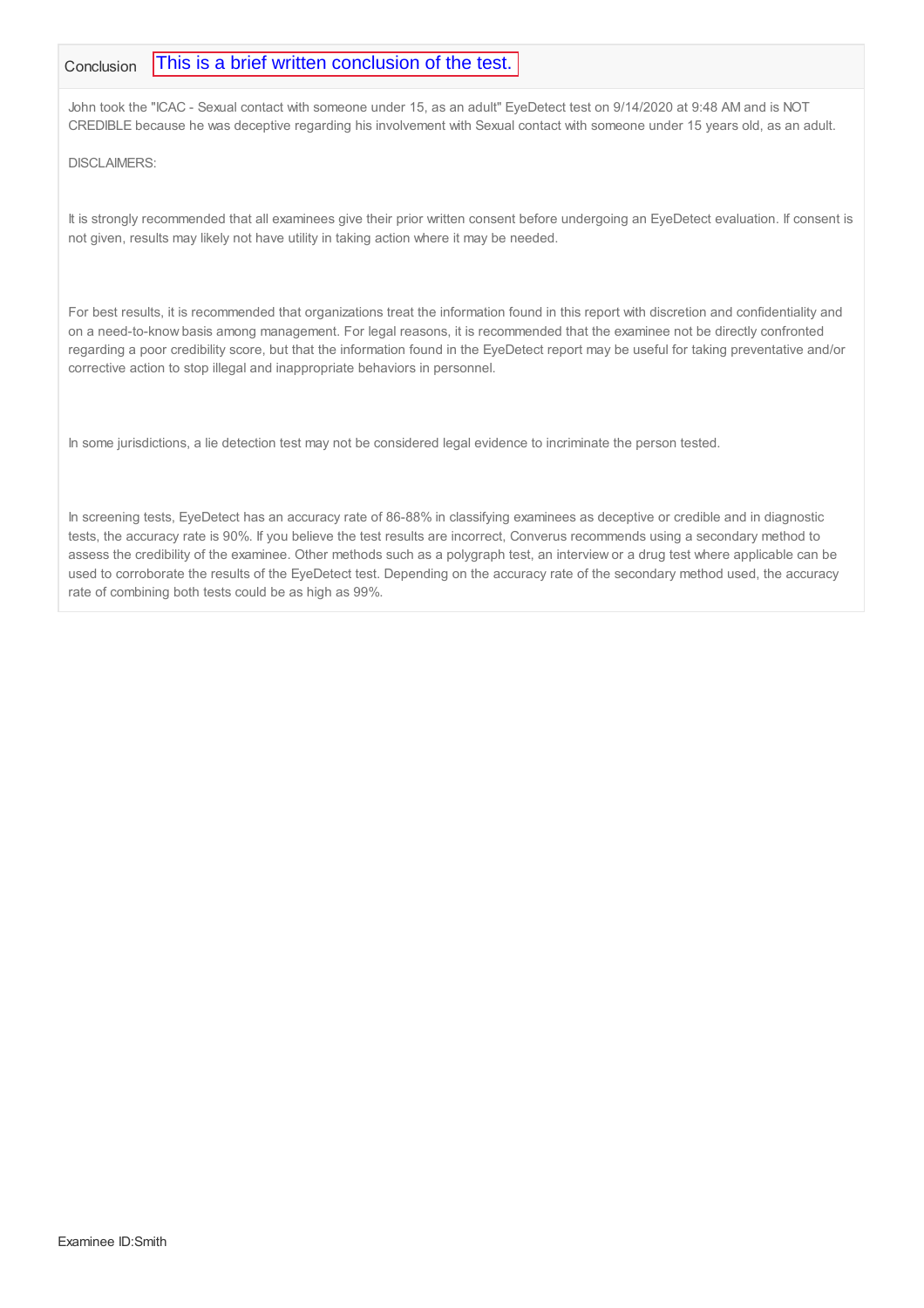|                                                                                               | Test Response Summary (does not necessarily indicate credibility or deception)     |                | test questions. |    |                |                |                        | This table summarizes how well<br>the examinee responded to the                                                                                                                                       |
|-----------------------------------------------------------------------------------------------|------------------------------------------------------------------------------------|----------------|-----------------|----|----------------|----------------|------------------------|-------------------------------------------------------------------------------------------------------------------------------------------------------------------------------------------------------|
|                                                                                               | Sexual contact with someone under 15 years old, as an adult<br>(R1)                |                |                 |    | (R2)           |                | <b>Neutral</b><br>(NT) | Overall                                                                                                                                                                                               |
| <b>Test Questions - Incorrect</b>                                                             | 0%                                                                                 |                |                 |    | 3%             |                | 0%                     | 0%                                                                                                                                                                                                    |
| <b>Test Questions - Timed</b><br>Out                                                          | 0%                                                                                 |                |                 |    | 0%             |                | 0%                     | 0%                                                                                                                                                                                                    |
|                                                                                               | Test Response Detail (does not necessarily indicate credibility or deception) (R1) |                |                 |    |                |                |                        | The legend indicates HOW the examinee responded<br>to the test questions. Correct responses or incorrect<br>responses do not necessarily indicate deception.<br>Legend: Correct & Incorrect Timed Out |
| This is a list of the R1 statements<br>and their corresponding responses.<br><b>Statement</b> | <b>Correct</b><br>Answer                                                           | S <sub>1</sub> | S <sub>2</sub>  | S3 | S <sub>4</sub> | S <sub>5</sub> | Self-<br>incriminating |                                                                                                                                                                                                       |
| I have not had sexual contact with anyone under 15, as an adult.                              |                                                                                    | True           | Ø               | ☑  | Ø              |                |                        | $0\%$                                                                                                                                                                                                 |
| As an adult, I have never had sexual contact with anyone under 15.                            |                                                                                    |                | Ø               | Ø  | Ø              |                |                        | $0\%$                                                                                                                                                                                                 |
| I am not guilty of having sexual contact with anyone under 15, as an adult.                   |                                                                                    | True           | Ø               | Ø  | Ø              |                |                        | $0\%$                                                                                                                                                                                                 |
| As an adult, I have not had sexual contact with anyone under 15.                              |                                                                                    |                | ⊗               |    | V              |                |                        | 0%                                                                                                                                                                                                    |

I'm guilty of having sexual contact with someone under 15, as an adult.  $\Box$  False  $\Box$   $\Box$   $\Box$   $\Box$  0%

As an adult, I have had sexual contact with someone under 15. False 0%

As an adult, I engaged in sexual contact with someone under 15. False 0%

I admit to having sexual contact with someone under 15, as an adult. False 0%

I confess that, as an adult, I had sexual contact with someone under 15. False 0%

True **0 0 0** 1 0%

I am innocent of having sexual contact with someone under 15, as an

adult.